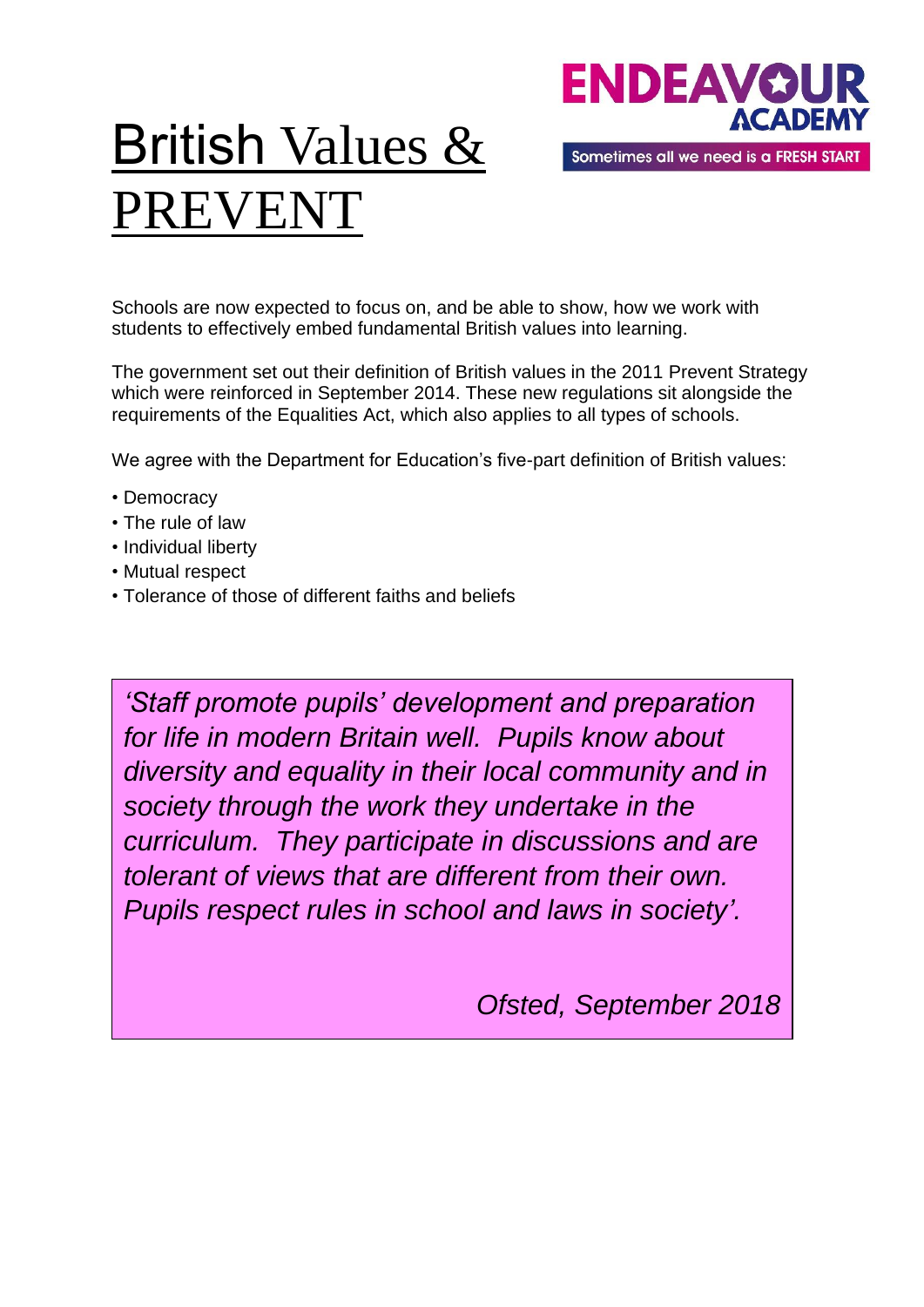At Endeavour Academy students encounter these principles throughout everyday school life. Listed below are some examples of how we promote these values in our school community.

#### **Democracy**

Student voice is significant in regards to life at Endeavour Academy. Our school council play a strong role and are involved in making the Academy a better place to learn. Student Council Representatives are involved in termly learning walks focussing on their learning environment where they report on areas they feel would benefit from improvement and which could be made more conducive to the learning environment.

Student questionnaires and interviews are conducted throughout the year. We know that the formation of the school council and the active participation of our students will sow the seeds for a more sophisticated understanding of democracy in the future.

# The rule of law

Our students will encounter rules and laws throughout their entire lives. We want our students to understand that whether these laws govern the class, the school, the neighbourhood or the country, they are set for good reasons and must be adhered to.

This understanding of the importance of rules will be consistently reinforced through tutorials and our curriculum. The involvement of our students in the creation of the school rules helps them to understand the reasons behind the rules and the consequences if they are broken. Through Citizenship, we allow opportunities to debate and discuss the reasons for laws so that students can recognise the importance of these for their own protection. Throughout the year we welcome visits from members of the wider community including police, the fire brigade and many other relevant agencies. We believe that clear explanations and real life stories emphasise the importance of the rule of law for our students.

# Individual liberty

We invest a great deal of time in creating a positive culture in our school, so that students learn in a safe environment where choices and freedoms are encouraged. In lessons, we use Independent Learning Plans (ILP's) with some tasks often left for the student to decide upon and set at a range of levels.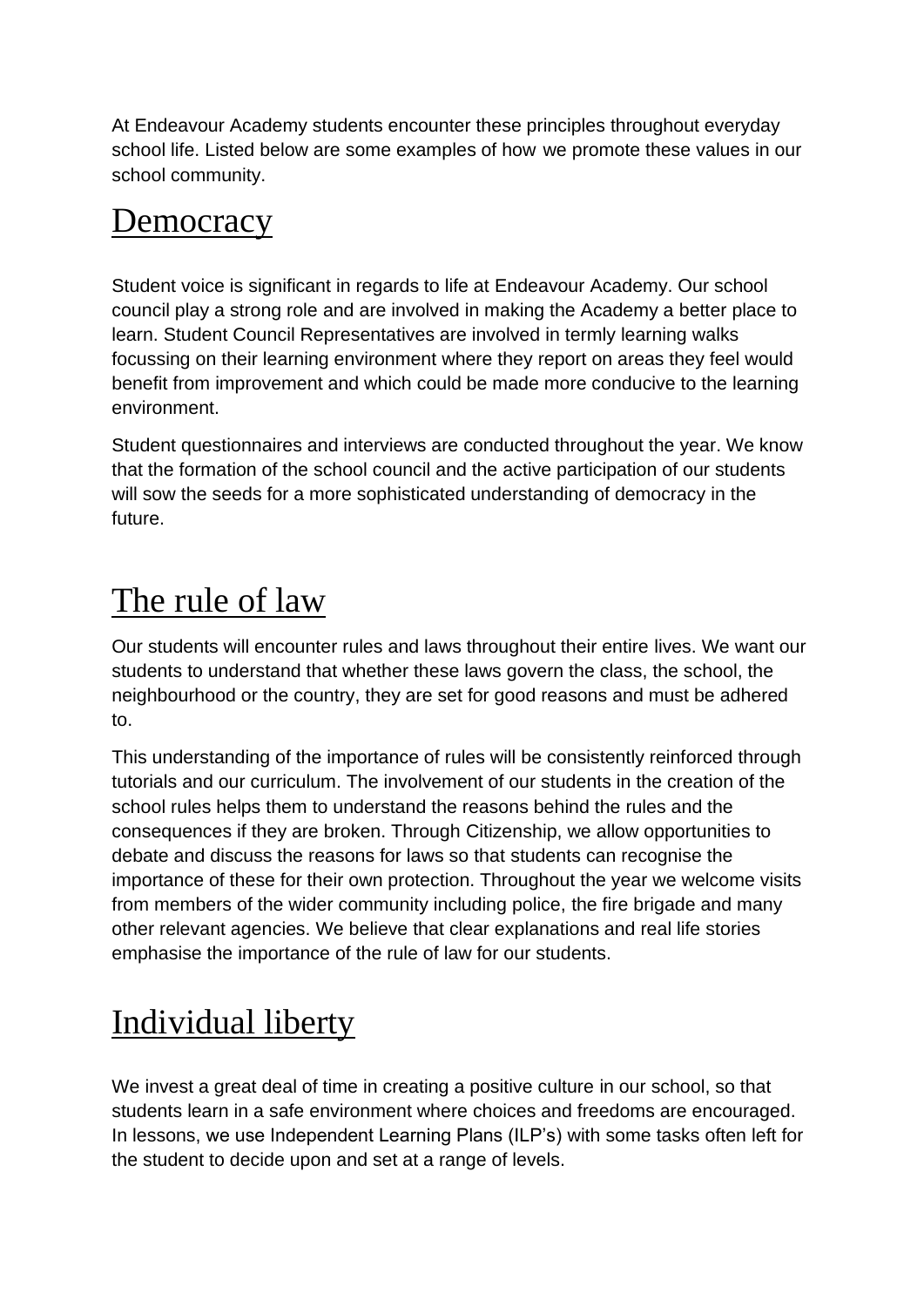We encourage students to stretch and challenge themselves by encouraging completion of higher level tasks giving them more freedom to determine their own learning. Through our teaching of e-safety and resilience programmes of learning, we educate our students on their rights and personal freedoms as well as supporting them in recognising how to exercise these freedoms safely. At Endeavour Academy, we believe that valuing choice and freedom in daily school life will foster a value for individual liberty as our students embark upon their adult lives.

#### Mutual respect

Mutual respect is at the core of our school life. Students and staff treat each other with great respect. This is evident when walking around the Academy and in our classrooms and was observed by Ofsted who reported, '*Pupils gain self-esteem and learn to respect others who are different from them, the school teaches pupils to be aware of their actions and how to resolve conflict*'. Students report that they are '*treated with respect*', that staff have high expectations of them and they '*want to make a go of this*'.

## Tolerance of those of different faiths and beliefs

Through our Citizenship programme, we offer a culturally rich and diverse curriculum in which all major religions are studied and respected. We strongly believe that tolerance is gained through knowledge and understanding. Through our curriculum and the routines of our daily school life, we strive to demonstrate tolerance and help children to become knowledgeable and understanding citizens who can build a better Britain for the future.

#### Information about PREVENT

All schools are subject to a duty under section 26 of the Counter-Terrorism and Security Act 2015 to have "due regard to the need to prevent people from being drawn into terrorism". This duty is known as the Prevent duty.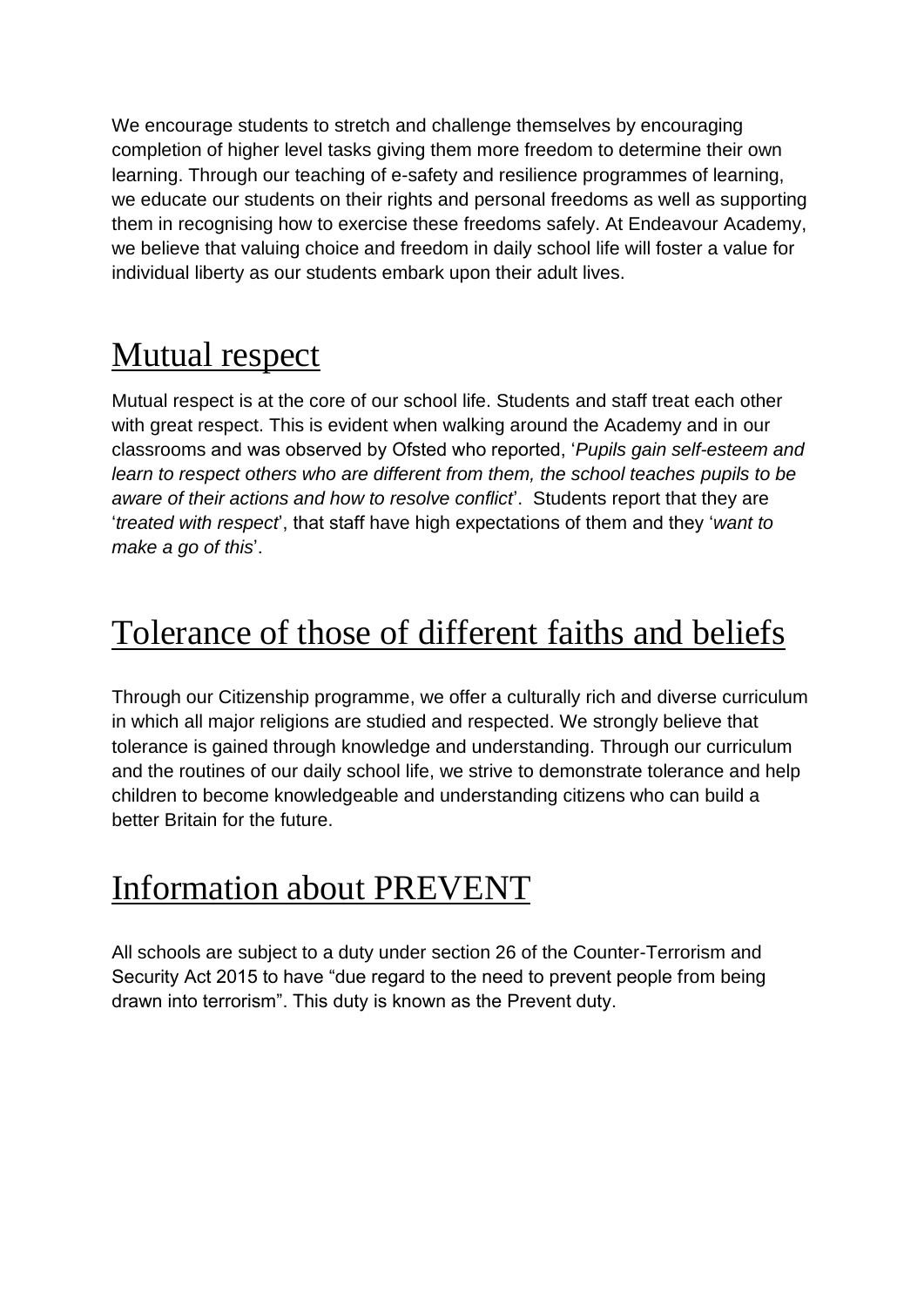To satisfy our Prevent duty we have put in place the following across our school:

- [Promotion](http://www.shottonhallschool.co.uk/#/the-academy/british-values) of British Values.
- Staff training.
- IT policies in place to prevent access to inappropriate material in school.
- A broad and balanced curriculum that creates opportunities for debating issues connected to extremism with tutorial sessions emphasising:
	- Internet digital awareness
	- Persuasion and influence
	- Stereotypes and the media
- A PREVENT Audit and risk assessment which outlines perceived risks and how we guard against them.
- Partnership with Durham Local Authority Safeguarding Board to ensure our procedures are consistent with child protection policies.

## What to do if you have a concern if you are a student.

If you are worried that you or one of your friends is at risk of being radicalised (radicalisation means people having increasingly extreme political, social, or religious ideals), you need to speak to your Learning Mentor immediately. This could be other students having conversations with groups or individuals connected to extremism or looking at extremist materials on the internet. It could also be students having conversations around school that make you feel worried that they could be being drawn into dangerous situations or that their ideas are shifting away from what is normal.

### What to do if you have a concern if you are a member of staff, a parent or a member of the public

If a member of staff in a school has a concern about a particular student they should follow the school's normal safeguarding procedures, including discussing with the school's designated safeguarding lead, and where deemed necessary, with children's social care.